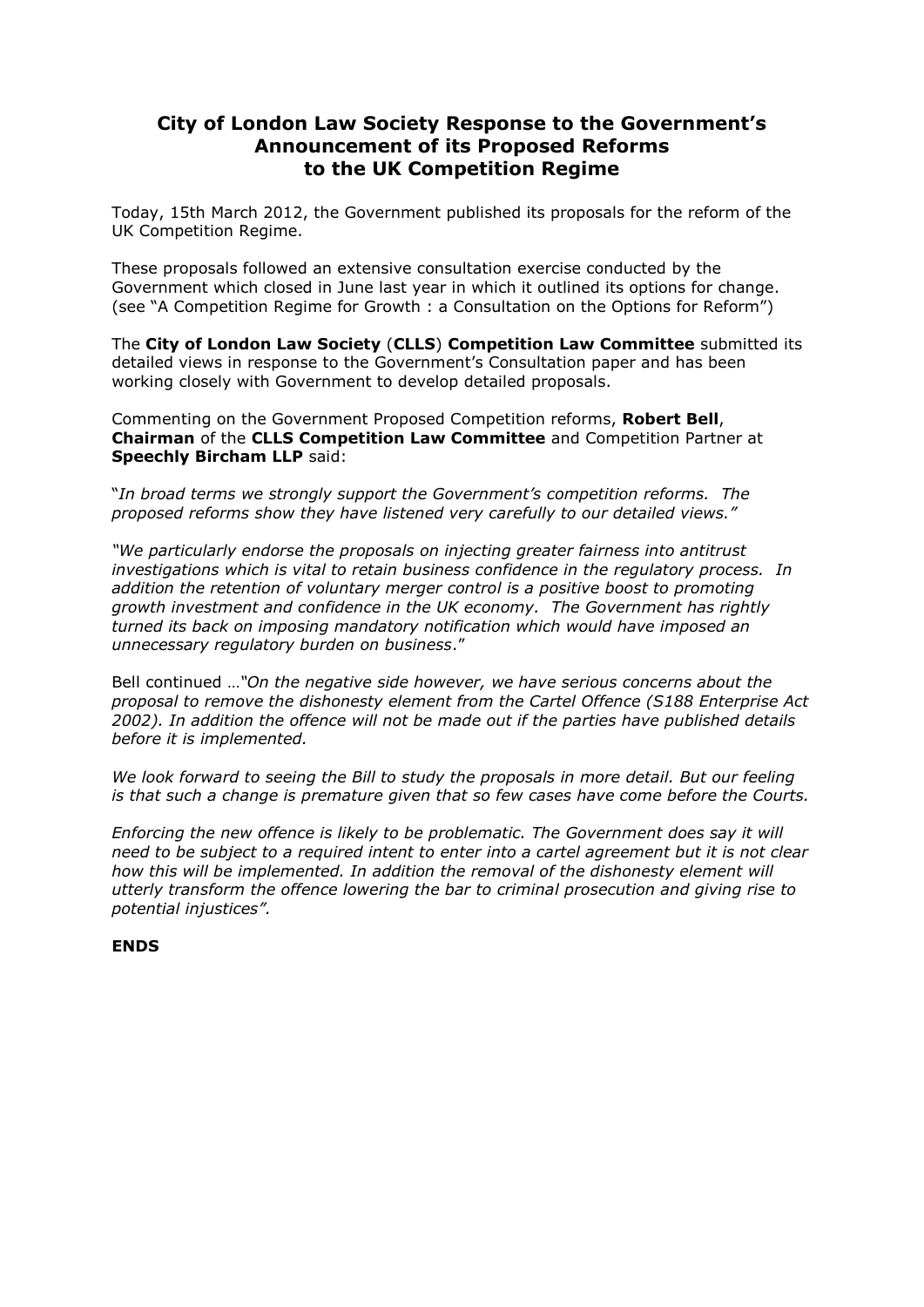# **City of London Law Society Response to the Government's Announcement of its Proposed Reforms to the UK Competition Regime**

The CLLS generally supports the Government's Competition reforms but does have serious concerns about a number of elements. We have set out below the Government's proposals on each of the main areas and CLLS' views. It will be seen in the vast majority of cases the Government's proposals closely follow the CLLS preferred option.

# **(i) Unitary Competition Authority**

**Government Proposal:** The ("OFT") and the Competition Commission ("CC") will be merged into a single Competition and Markets Authority ("CMA").

**CLLS View:** The Committee is generally ambivalent over the creation of a single unitary competition authority in the CMA. Many of the reforms can be enacted regardless of whether the OFT and the CC remain separate entities or become a merged entity. We do not see likely cost savings flowing from the amalgamation. However the Committee does recognise efficiency benefits and the prospect of uniform guidance on key competition and structural market issues are likely to follow from their combination.

## **(ii) Antitrust**

**Government Proposal:** There will be reforms to provide greater procedural fairness in antitrust investigations. There will be a separation of powers between the investigators and those taking the final decision and imposing the penalties. This will be based on the existing administrative model operated by the OFT but will be enhanced through the introduction of identified decision makers including the involvement of independent experts possibly from the CMA merger and market investigation panel. There will be specific statutory provisions to ensure those responsible for final decisions on a case will be different from those carrying out the investigation. The reforms stop short of the establishment of a separate tribunal. Full merits appeal to the Competition Appeal Tribunal will be retained. In addition the Government will legislate that financial penalties should reflect the seriousness of the infringement and the need for deterrence. The CAT must have regard to this statutory guidance.

The Government will also introduce timetables for anti-trust investigations to improve performance and standards. Criminal penalties will be replaced by civil penalties for noncompliance with investigations.

**CLLS view:** The CLLS strongly believes that in investigations under the Competition Act 1998 – so called antitrust – greater fairness could be achieved if there was a clear separation of powers between investigators and those taking the final decision and possibly imposing penalties. These proposals are necessary to redress the inherent unfairness of a single group of officials being investigator, prosecute, judge and jury – the problem of confirmation bias **(iii) Merger Control**

Government's Proposals: The voluntary system of merger control will be retained along with the current thresholds. There will be no small mergers exception. Mergers will be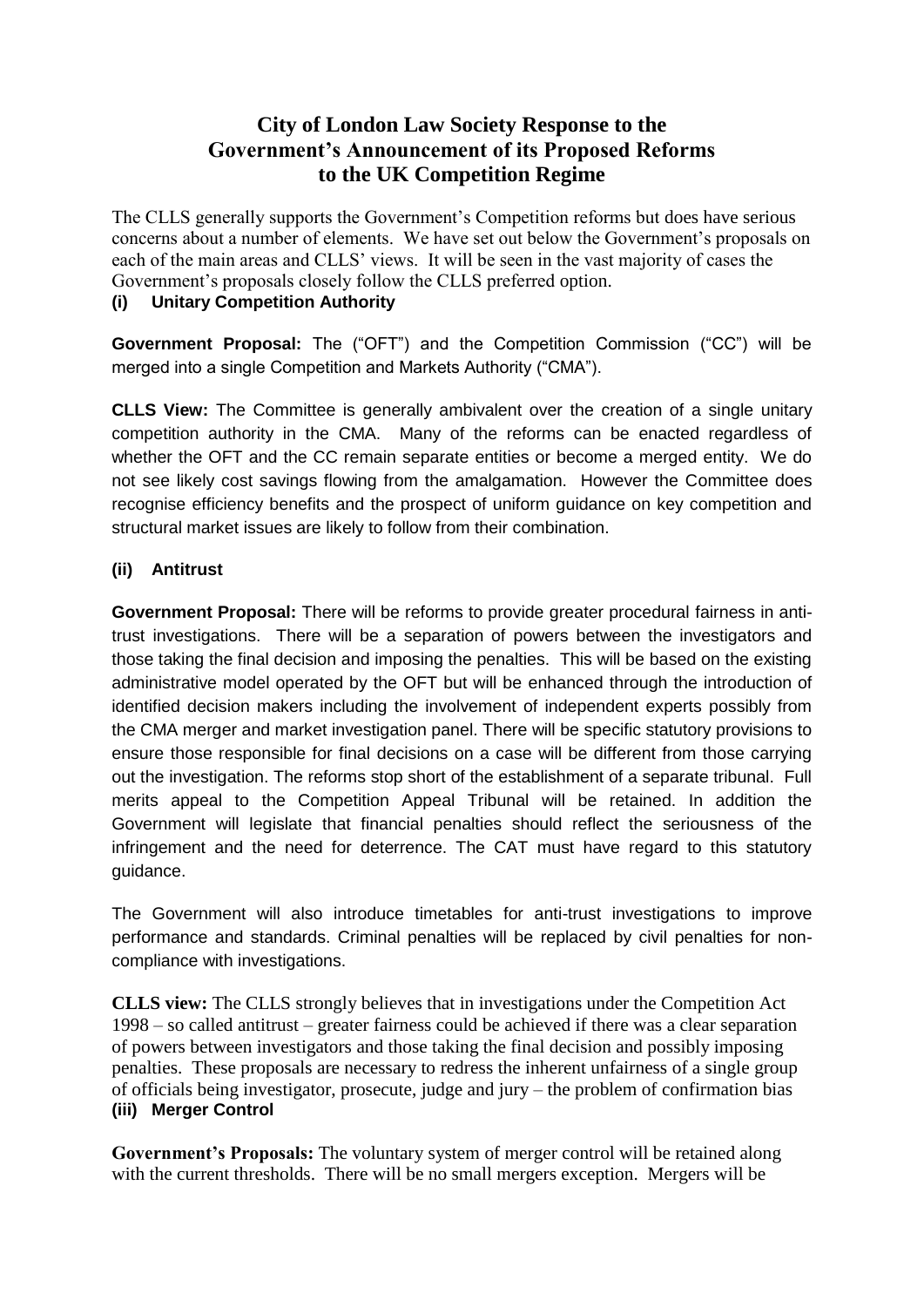investigated at both Phase I and II subject to new statutory time limits. There will be an enhanced system of interim measures giving the CMA discretion to use its greater powers to ensure there is no integration between businesses during the regulatory investigation period. These measures will be backed up by substantial financial sanctions of up to 5% of worldwide turnover. The CMA will be able ot order steps to reverse any integration which has taken place.

Greater transparency will be injected into the end of Phase I merger investigation process. If the CMA is minded to refer a merger to a Phase II investigation it will announce a provisional decision to refer. There will then be a new statutory window in which the parties can offer and negotiate acceptable undertakings to combat the perceived anti competitive effects. There will also be a new 12 week statutory time limit from publication of the final report in Phase 2 cases for implementation of remedies (subject to extensions)

**CLLS Views:** The Committee is glad to note that Government has decided against introducing mandatory merger notification. Mandatory merger notification would have represented an unnecessary regulatory burden on parties to mergers raising no competition issues and would have the perverse effect that innocuous merges would be caught by the regime while as a consequence many mergers with anti-competitive effects would escape scrutiny. The Committee strongly agrees with the Government on the retention of the current voluntary notification regime, and the retention of the existing thresholds under the Enterprise Act 2002. It does also recognise that powers to impose interim measures (prohibiting the parties putting a merger into effect until clearance or prohibitions) need to be strengthened and be backed by proportionate sanctions. We favour giving the CMA the discretion to apply these interim measures at an early stage. The Government's proposals are therefore to be welcomed.

#### **(iv) Two Stage Decision - making Process for Mergers and Market Investigations**

**Government's Proposal:** There will be independent separate decision makers in Phase II investigations within the CMA composed of senior business executives, lawyers and economists, roughly equivalent to the Competition Commission panel but small in number. The Government will also legislate to establish a separate CMA Board to be responsible for Phase I investigations, overall strategy performance ,rules and guidance

**CLLS view:** The CLLS notes that the Government has accepted the CLLS' views on this issue. The Committee considers it essential that there should be a fresh pair of eyes in both the decision making process of merger and market investigations to avoid confirmation bias. Therefore within a single CMA decision in Phase II merger and markets investigation decisions should be made by different people from those undertaking the initial examination at Phase I so as to minimise the danger of confirmation bias that might otherwise arise from an amalgamation of the two existing competition authorities. The Phase II decision makers within the CMA should be senior and experienced to which the companies under investigation would have access.

#### **(v) Cartel Offence**

**Government Proposal:** The Government proposes to remove the element of dishonesty from the Cartel Offence. The offence will not be made out if the agreements are published. **CLLS View:** The Committee has a number of serious concerns about the proposal to remove the dishonesty element from the offence. We think reform is premature as there have only been two cases come before the Courts since its introduction in S188 of Enterprise Act 2002. However we look forward to seeing a copy of the draft Bill to study the proposals in more detail.

**(vi) Fees for Merger Control and Antitrust Investigations.**